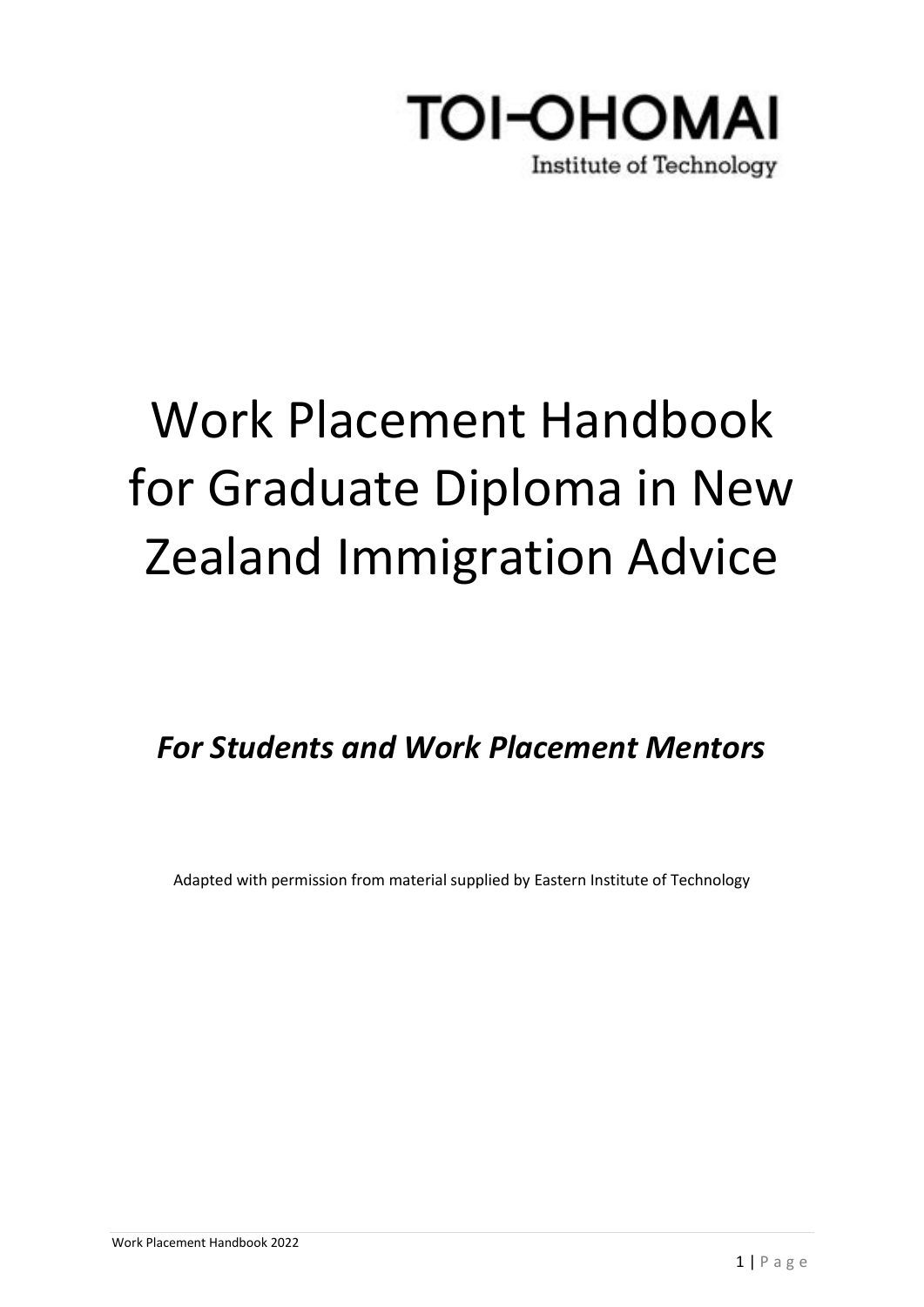## **Contents**

| Introduction                                                          | Page<br>3 |
|-----------------------------------------------------------------------|-----------|
| Placement lengths and liaison with Work Placement Mentor              | 4         |
| Roles and Responsibilities - Toi Ohomai Institute of Technology Staff | 5         |
| Mentors                                                               | 7         |
| <b>Students</b>                                                       | 8         |
| <b>Assessment Requirements</b>                                        | 9         |
| Confidentiality                                                       | 9         |
| <b>Appendix 1: Memorandum of Agreement</b>                            | 10        |
| <b>Appendix 2: Confidentiality Agreement</b>                          | 13        |
| Appendix 3: Pre-Work Placement Checklist                              | 14        |
| <b>Appendix 4: Problem Solving During Student Placements</b>          | 16        |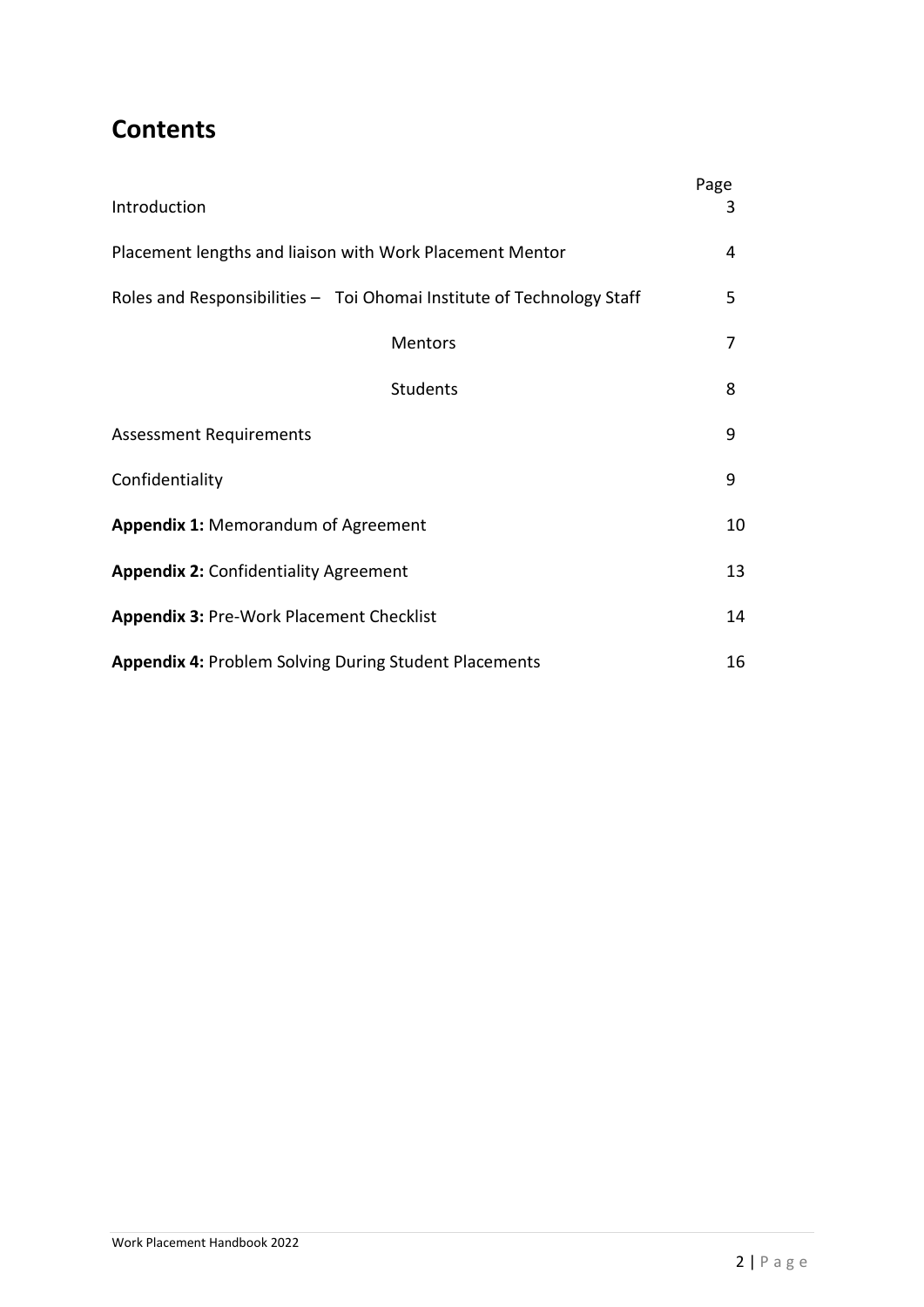## **Introduction**

This handbook is designed to assist all parties to understand their roles and responsibilities when students on the Graduate Diploma in New Zealand Immigration Advice (Level 7) undertake a work placement. The purpose is to ensure a safe and successful learning experience for students and those who support them.

The **learning outcomes** of the Applied Practice (Work Placement) course are:

- To provide a context in which students can critically reflect on the professional practice of licensed immigration advisers.
- To provide a context in which students can view communicating to a professional standard with stakeholders.

Work placements are a key part of student learning and professional growth. To maximize the learning opportunities, it is essential that all placements are supported through collaborative interaction between the Toi Ohomai Institute of Technology ("Toi Ohomai"), industry and students.

The following are the parties involved in the work placement:

- The **Work Placement Course Co-ordinator (the Co-ordinator)** who is the Toi Ohomai staff member assigned to co-ordinate the pre-placement requirements and support and advise the student while on placement.
- The **Work Placement Mentor (the Mentor)** who is the workplace staff member assigned to work with and support the student while on placement.
- The **Student** who is undertaking the work placement as one course of the GDNZIA.

All placements will be arranged or confirmed, and recorded in conjunction with the Co-ordinator.

We hope you find the information in this booklet useful and that your time spent with the student is rewarding for all concerned.

#### **Thank you for considering a student from the programme for a work placement.**

Appley Boyd Academic Leader Immigration

Faculty of Business, Design, and Service Industries Toi Ohomai Institute of Technology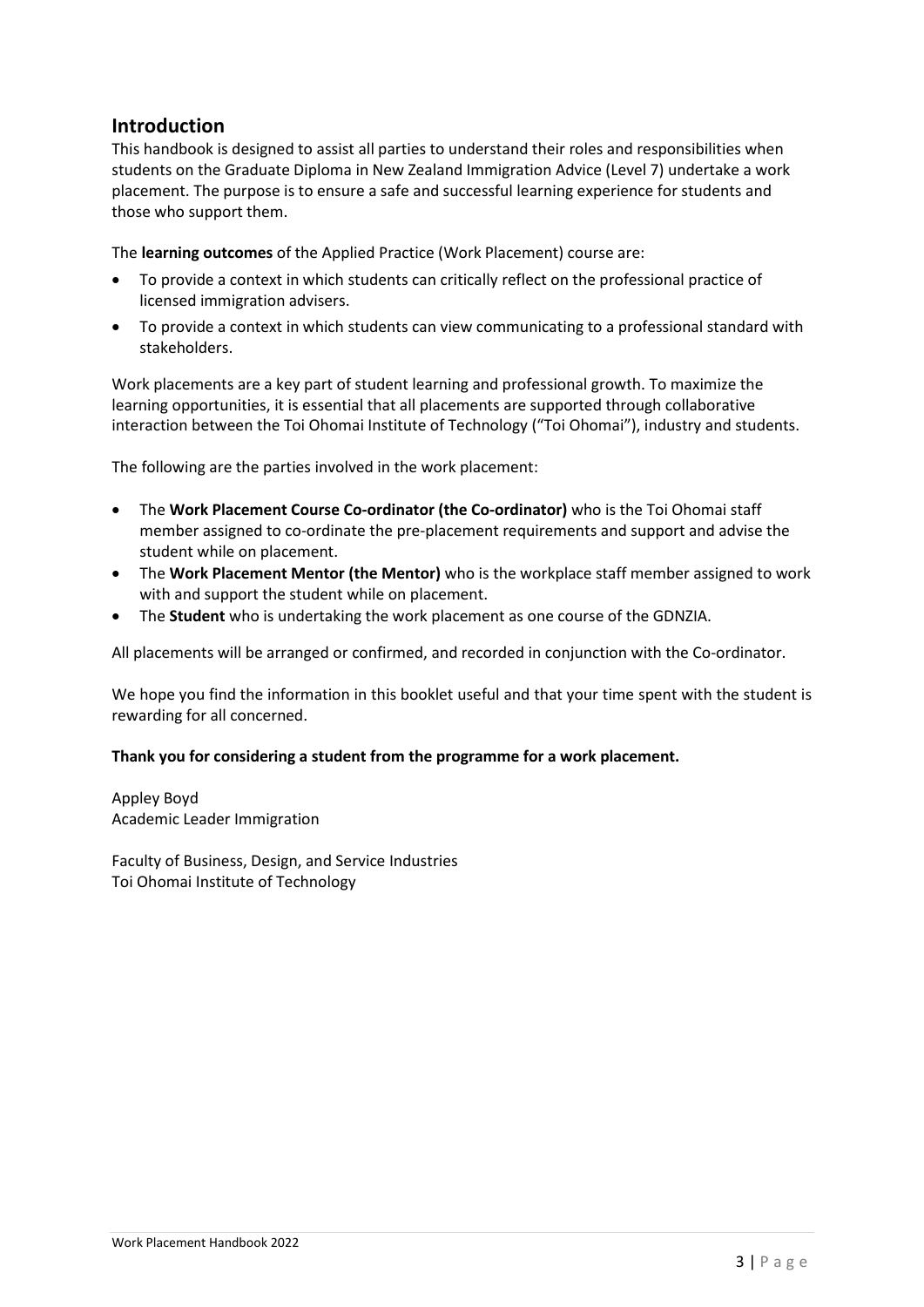## **Placement lengths and liaison with the Work Placement Co-ordinator**

Students who choose the work placement course will undertake their work placement in the second half of the programme. The duration of the work placement will be 13 weeks for both full-time and part-time students. Students will be expected to be at the placement site for a **minimum of 80 hours for the duration of the placement**. Students will need to spend a further 8 hours per week writing up reflections and evaluations, maintaining a log-book and participating in online meetings to contribute toward their assessment portfolio.

As the work placements will be located throughout Aotearoa/New Zealand, and potentially the world, there will be no placement visits. Toi Ohomai's objective is to ensure that both the workplace organisation and student positively benefit from the work placement. Dependent on the nature of the placement (existing workplace or new placement) students will liaise with the Co-ordinator at approximately the following times:

- Prior to commencing the work placement to ensure all documentation is completed (MoA & Confidentiality Agreement)
- During weeks 1 3 of the placement to discuss and confirm how students are settling in, completing course, and any possible issues or problems
- During week 5 of the placement to discuss progress on the assessment portfolio and any other issues or problems
- During week 9 to confirm that the students will be able to complete all assessment requirements of the placement.
- During week 11 to discuss progress.

The methods to be used for liaison, and proposed dates, will be confirmed by the Co-ordinator prior to commencement of the placement.

At any time during a placement a student or mentor can contact the Co-ordinator for advice and assistance. If there are any queries or difficulties which cannot be resolved between the student and the mentor, the Co-ordinator will actively assist to resolve any issues.

Please also refer to **Appendix 4** that suggests a process for solving any placement problems.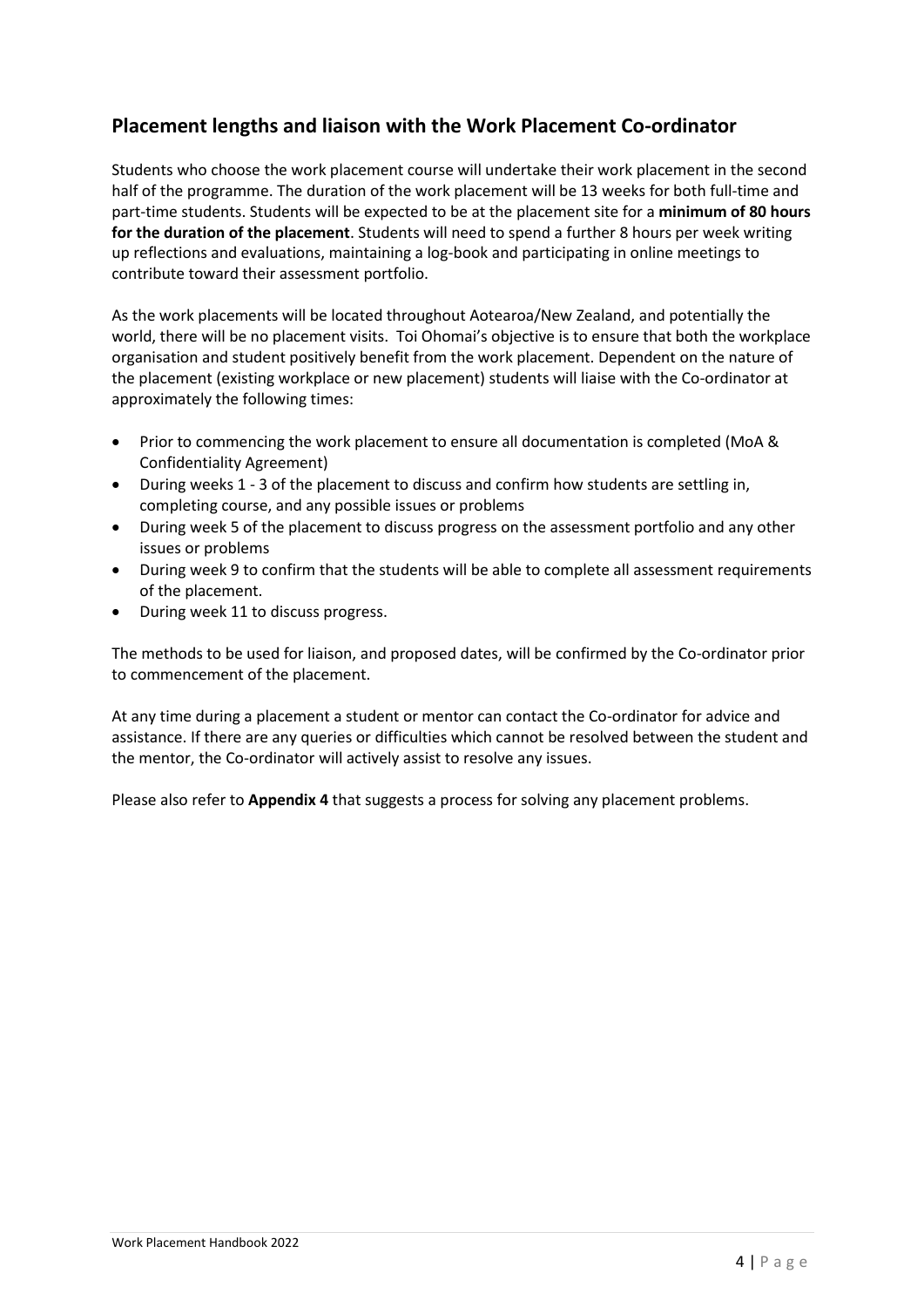## **Roles and Responsibilities**

#### **Academic Leader Immigration**

#### **Appley Boyd Faculty of Business, Design and Service Industries**

#### **Academic Leader's role within placements**

As Academic Leader Immigration, Appley Boyd is responsible for the overall monitoring of the full programme, including students who choose the work placement course. This role will ensure that all work placements are a safe and successful learning experience for students and the Mentor. Appley, as Academic Leader, is available to discuss ideas and opportunities with the students and the Mentors over the duration of the work placement.

Appley can be contacted in the following ways. E-mail: [appley.boyd@toiohomai.ac.nz](mailto:appley.boyd@toiohomai.ac.nz) Phone: 07 557 6010

#### **Work Placement Course Co-ordinator**

The work placement coordinator will be the course tutor. It is likely that the co-ordinator will be Sally Forbes, but this may change.

#### **Co-ordinator's role within work placement**

The Co-ordinator is responsible for ensuring appropriate work placements are established and all administrative documents are completed. The Co-ordinator is available to support all parties involved in work placements and should be contacted with regard to any matters involving work placements.

Sally Forbes can be contacted via email. E-mail: [sally.forbes@toiohomai.ac.nz](mailto:sally.forbes@toiohomai.ac.nz)

The Co-ordinator will ensure that Mentors are suitably prepared to support students as required by the GDNZIA programme. This will begin with a Pre-Placement Checklist completed between Toi Ohomai and the organisation/mentor (Appendix 3) and conclude with a signed Memorandum of Agreement (MOA) (Appendix 1) and Confidentiality Agreement (Appendix 2).

The Co-ordinator is also responsible for ensuring the academic requirements of the programmes are met within a work placement. They will have regular contact with the students during the time a student is on work placement. The Co-ordinator should be contacted with regards to any academic matters involving work placements.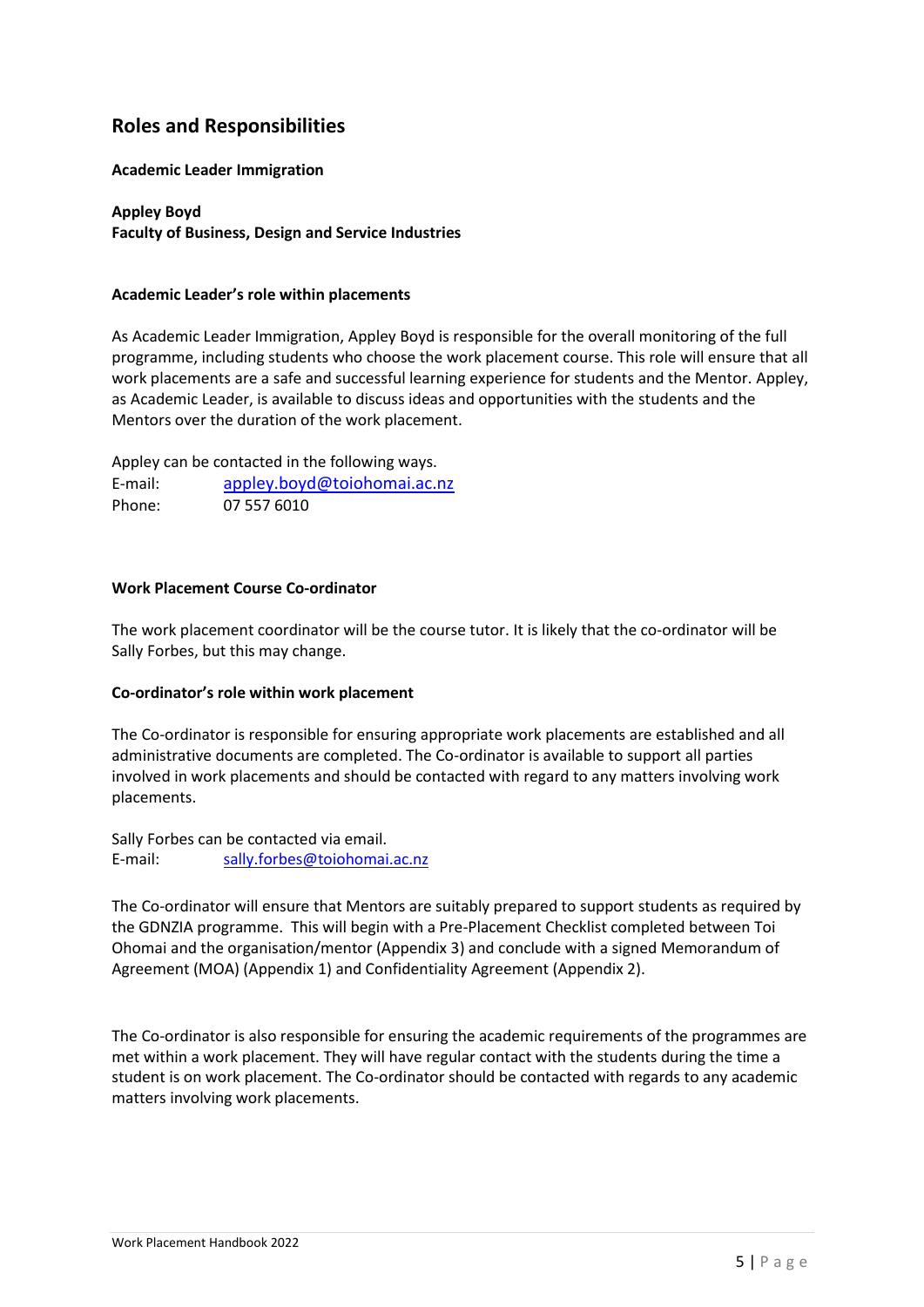#### **The Co-ordinator will ensure students are suitably prepared for work placements. This will include discussion of:**

- Expected student learning outcomes for the placement
- Appropriate professional behaviour (including maintaining confidentiality and respecting the Mentor's intellectual and business property, and open and respectful approach to different cultural beliefs and values)
- Professional dress standard for the workplace
- Expectations for attendance and reporting of illness/absence
- Recording of hours where required
- Completion of written work
- The requirement not to provide immigration advice unless licensed or exempt.

#### **The Co-ordinator will also ensure Mentors are suitably prepared for work placements. This will include discussion of:**

- The fact that the student is a student of Toi Ohomai, not an employee, and as such will not be paid by the Mentor or organisation (unless an existing employee of the organisation) nor will any payment for the placement be expected by the Mentor or their organisation
- The placement period should not be construed as a trial period for employment purposes
- The Pre-Work Placement Checklist
- The Memorandum of Agreement (MOA)
- Expected student learning outcomes for the placement
- Expectations for attendance and reporting of illness/absence
- Expectations of professional behaviour and dress standard
- Reporting requirements for Mentors
- The requirement for students not to provide immigration advice unless licensed or exempt.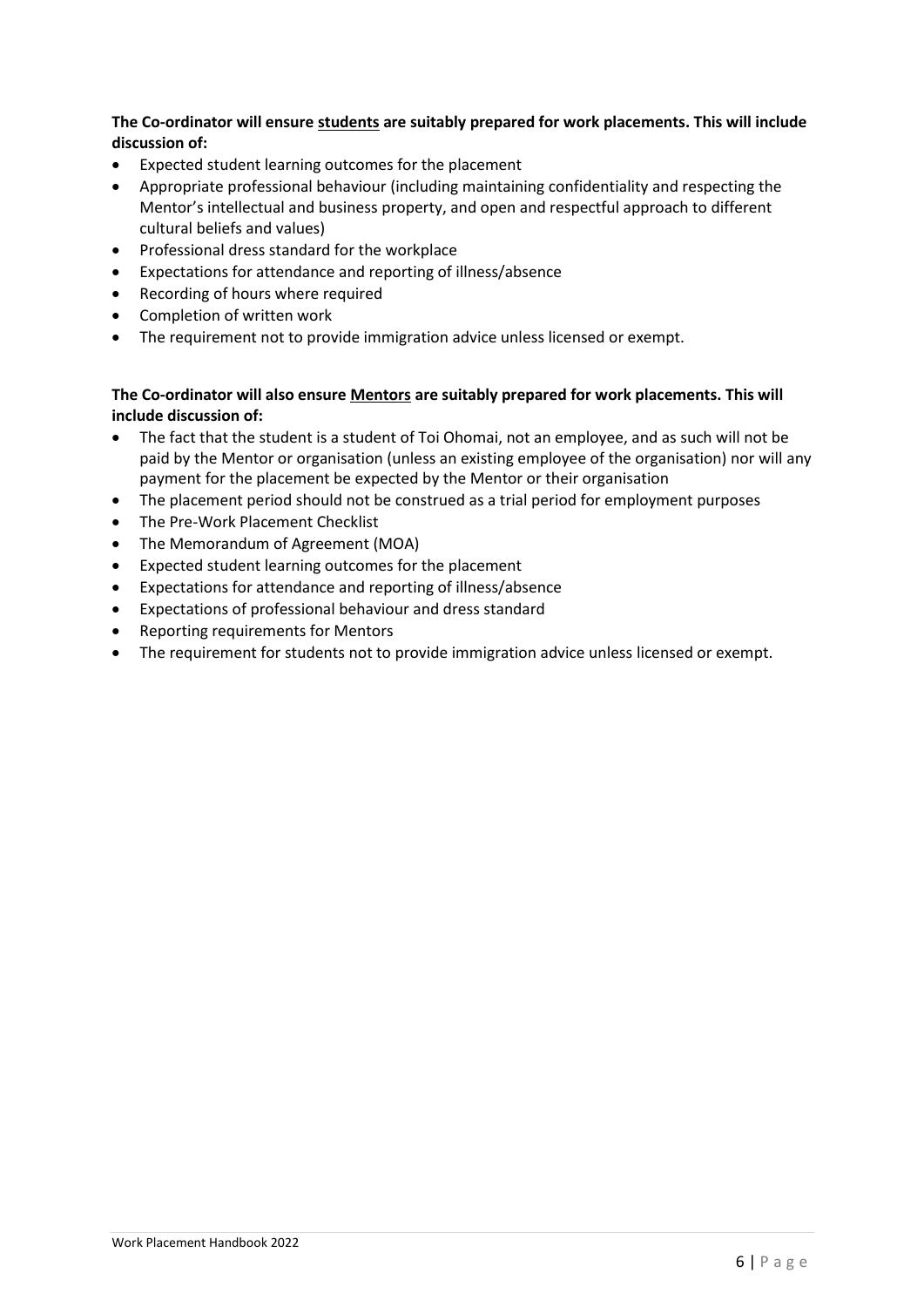## **Mentor's Role and Responsibilities during Work Placement**

The Work Placement Mentor is responsible for providing a safe and constructive learning environment for the student to achieve their learning outcomes while on placement at their organisation. The Mentor's role is to –

- Work with Toi Ohomai Work Placement Co-ordinator to complete the Pre-Work Placement Checklist (see **Appendix 3**)
- Be familiar with and sign the MOA (see **Appendix 1**)
- Accept that for the purpose of the Work Placement the student is a student of Toi Ohomai, not an employee, and as such will not receive payment or be expected to pay for the placement
- Ensure students who are not licensed or exempt do not provide any immigration advice
	- Prepare the workplace for the student i.e.
		- o Provide a desk and chair
		- o Inform other staff of the nature and purpose of the placement
		- $\circ$  Consider what can be shared with or observed by the student (interviews, documents, policies etc.)
		- o Ensure they have client consent for the student to be privy to their personal information
- Introduce the student to the workplace and discuss what the student will do while on the work placement including what work they can observe and what tasks they can assist with
- Introduce the student to any other relevant members of staff and give them information related to tea breaks, whether they can use/answer the phone, who to contact if they are unwell and are unable to attend, security issues etc.
- Discuss issues of confidentiality and Health and Safety. Sign **Appendix 2**
- Be familiar with the Learning Outcomes and provide opportunities for them to be achieved i.e.
- To provide a context in which students can critically reflect on the professional practice of licensed immigration advisers.
	- $\circ$  To provide a context in which students can critically reflect on the professional practice of licensed immigration advisers. *(Professional practices such as interviewing clients, file note protocols, telephone protocols, email and letter protocols or templates, invoicing processes and templates, filing, work distribution, managing follow up and all professional practices included in the Competency Standards and Code of Conduct, as well as daily life in LIA's office)*
	- $\circ$  To provide a context in which students can view communicating to a professional standard with stakeholders.
- Schedule regular meetings with the student. This is essential to provide constructive feedback and guidance to the student on how they are progressing and gives the student the chance to ask questions and clarify any issues.
- Keep notes of points discussed and any issues raised.
- Provide a written summary at the end of the placement.
- Should a problem arise please Refer to **Appendix 4 "Problem solving during work placements"**  that outlines the appropriate problem-solving process to use**.**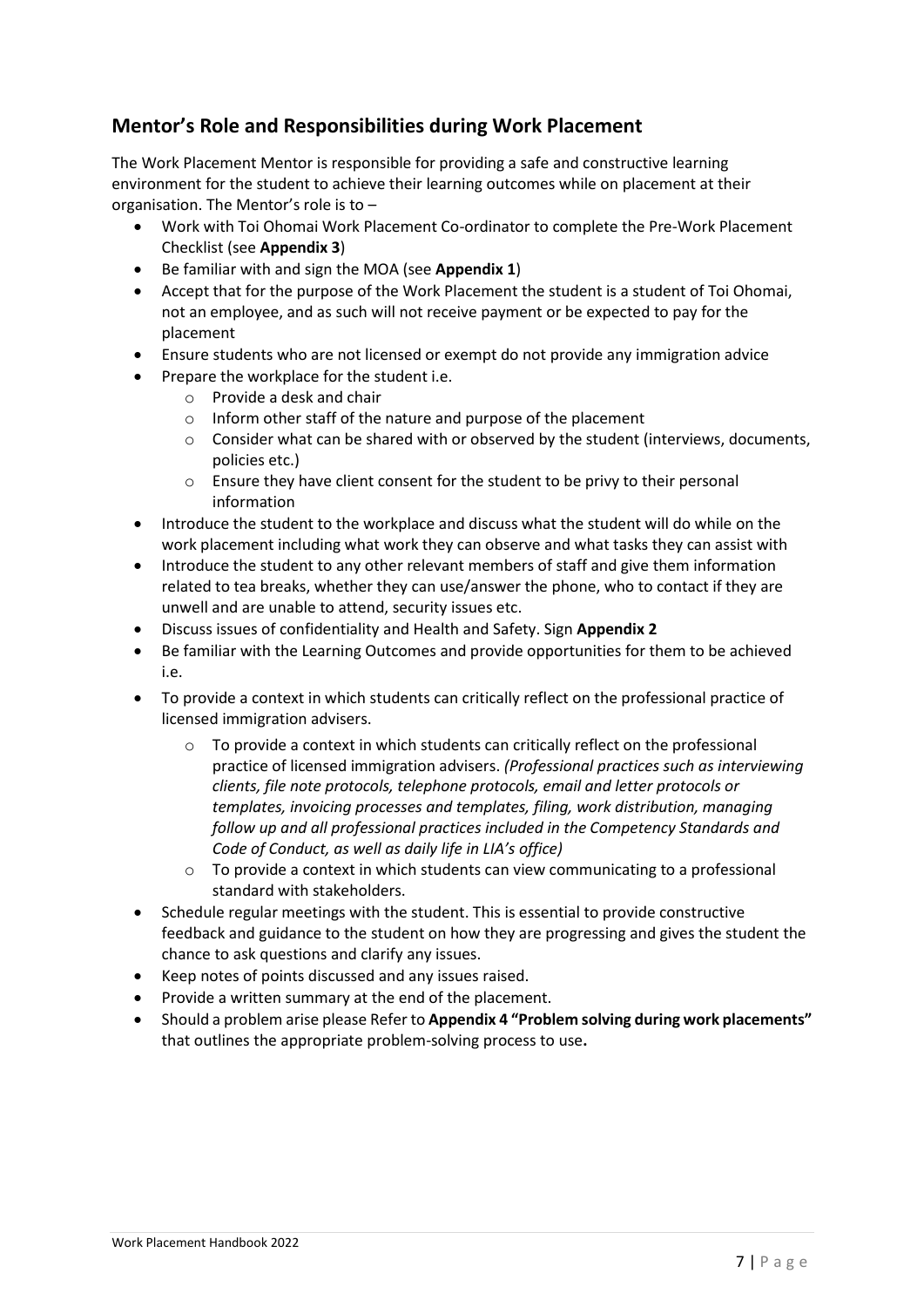## **Student Responsibilities before and during the Work Placement**

#### **Arranging the Work Placement**

#### **Stage 1 – Preparation completed prior to organising a work placement**

Before students organise their work placement, they will be aware of the learning outcomes, assessment expectations and the professional behaviour expected during placements.

#### **Stage 2 – Identifying an appropriate mentor for a work placement**

The student is responsible for identifying an appropriate mentor. The Co-ordinator will assist by providing names of organisations who have offered to Mentor students. An appropriate mentor will be a fully licensed immigration adviser who is physically co-located with the student during the work placement period.

A three-way virtual meeting between mentor/student/Toi Ohomai staff may take place to ensure all aspects of the work placement are understood and agreed upon.

#### **Stage 3 – Memorandum of Agreement and Confidentiality Agreement**

The Memorandum of Agreement (MoA) formally outlines the responsibilities of the student, Toi Ohomai and the mentor during the work placement. It is the student's responsibility to ensure the MoA is signed by all three parties, and that the details of their placement are completed and returned to the Co-ordinator at Toi Ohomai. A copy of the MoA is attached to this document. Should any aspects of the MoA need to change, such as the Mentor, it is the responsibility of the student to amend or create a new MOA for signing by all the parties. See the MoA form in **Appendix 1 an**d the Confidentiality Agreement **Appendix 2** in this Handbook.

Students also need to be aware of the Pre-Work Placement Checklist the Mentor and Co-ordinator will sign to confirm that the selected worksite is adequate, appropriate and safe for a student placement. The Pre-Work Placement Checklist is **Appendix 3** in this Handbook.

#### **Stage 4 – Student's responsibilities during the placement:**

- Discussion and clarification of the learning objectives and assessment requirements set for the work placement and be able to explain these to the mentor that they are proposing to be placed with.
- It is expected that the student will be proactive in maximising their learning in the practice placement. They will work with their mentor and establish a suitable meeting time for the duration of the placement
- The student will maintain a reflective journal and log-book that identifies issues for clarification and topics for exploration and discussion during meetings. The student will come prepared to meetings to discuss learning or related issues and get feedback on own progress.
- Professional and ethical behaviour in all interactions with clients, families and staff including respecting the practices (especially confidentiality) of the mentor that they are working with.
- Active contact with the Co-ordinator during placement including tutorials and discussing any difficulties they may experience with any aspect of their placement (students are also advised to contact Toi Ohomai Co-ordinator to discuss any issues that may negatively impact on their ability to successfully complete the assessment expectations of the placement).

**(Refer to Appendix 4 "Problem solving during work placements" that outlines the appropriate problem-solving process to use).**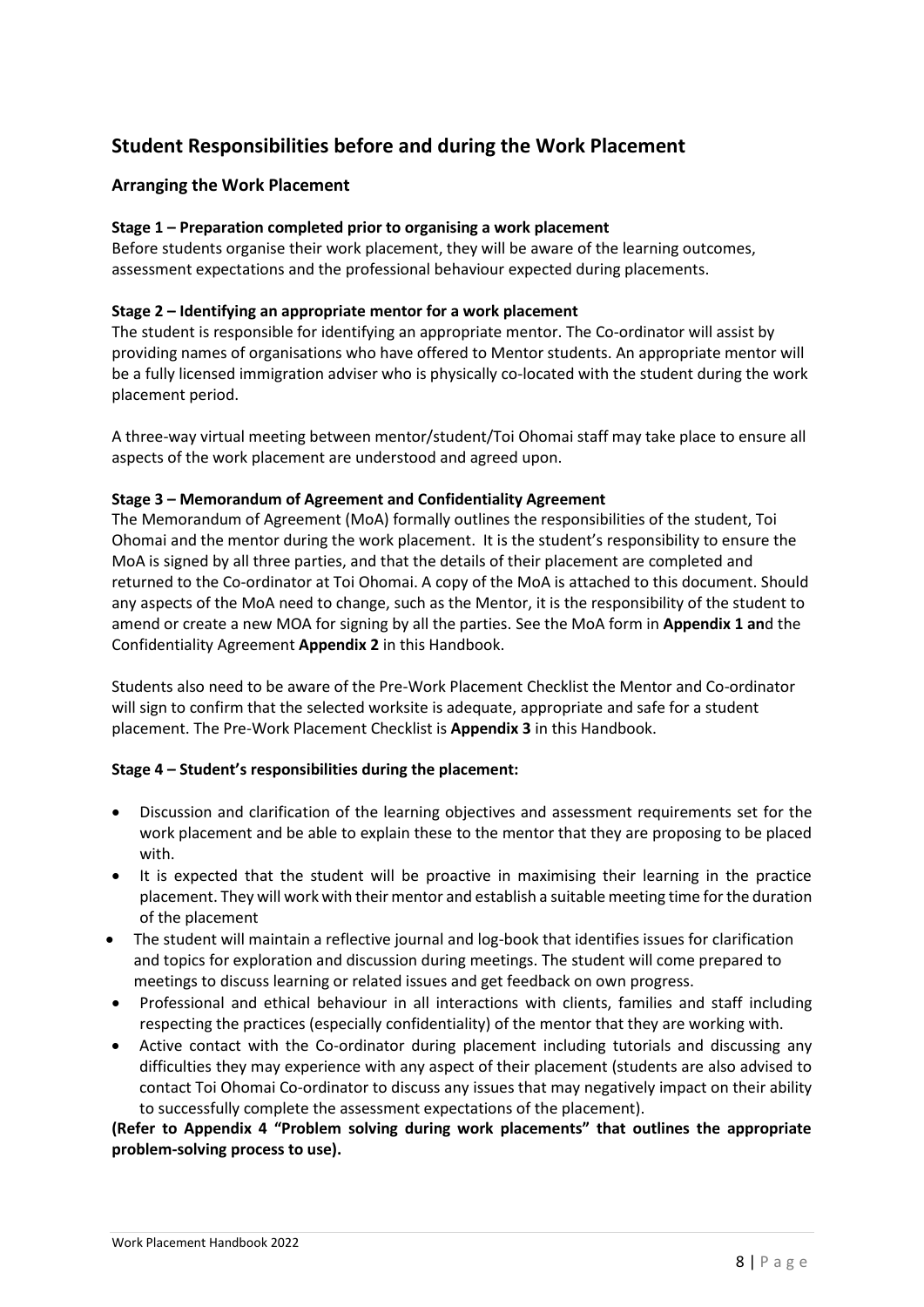## **Assessment Requirements for the Work Placement**

Assessment for the work placement is made up of the following:

- 50%: A portfolio/reflective journal (on Moodle) which includes a series of entries by the student, a written summary of the student experience from the Mentor and a student summary statement of at least 1200 words.
- 50%: A final examination.

## **Confidentiality**

The portfolio/reflective journal will be a private document and will be seen only by the marking tutors at the end of the assessment. The student may choose to share parts of their journal with their mentor. Privacy is important, both in terms of confidentiality for client information and in terms of the student being able to be critically reflective and frank about their experiences.

A student must be aware of the confidentiality of information gained during the work placement which, in many cases, includes access to personal information relating to clients. It is expected that students understand the importance of treating information in a discreet and confidential manner.

See **Appendix 2**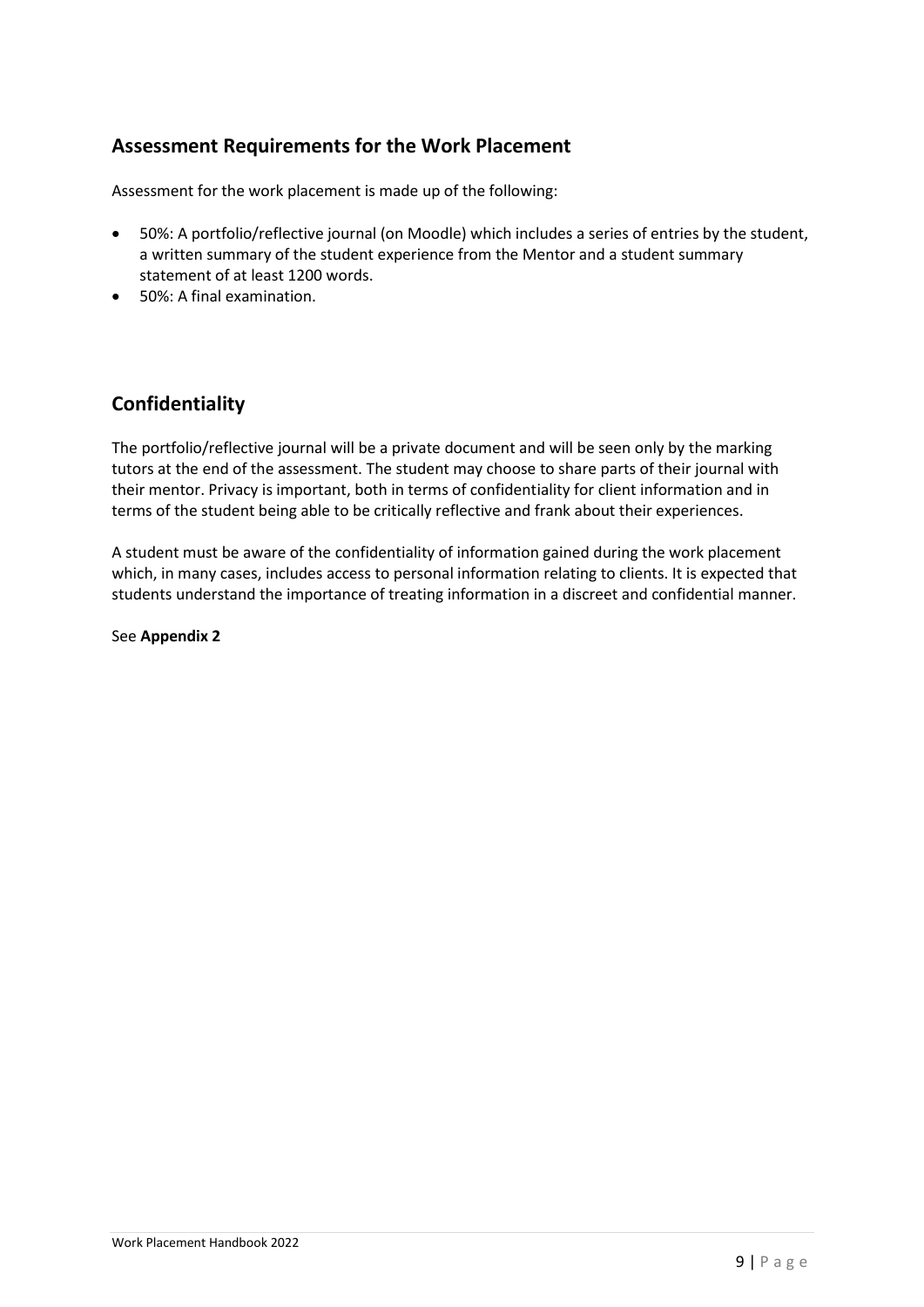## **Appendix 1: Memorandum of Agreement**

The purpose of this Agreement is to safeguard and maximise the benefits for all parties concerned by setting out clear rights and responsibilities for administering the work placement component of the Graduate Diploma in New Zealand Immigration Advice (level 7) for the period of 13 teaching weeks.

#### **Semester 1 – Commencing 21 February 2022 Semester 2 – Commencing 11 July 2022**

This Memorandum of Agreement **Appendix 1** and the Confidentiality Agreement **Appendix 2** are between the student, the Mentor and the Co-ordinator.

The student and Mentor should meet to discuss and sign two copies of both agreements (one to be retained by the Mentor and one by the student).

The student will then scan and email a copy of their original document to the Co-ordinator at Toi Ohomai.

#### **Student:**

Name

ID number

Contact phone number

**Signature** 

#### **Mentor**

Name

Position

Company

Company address

Contact phone number

Signature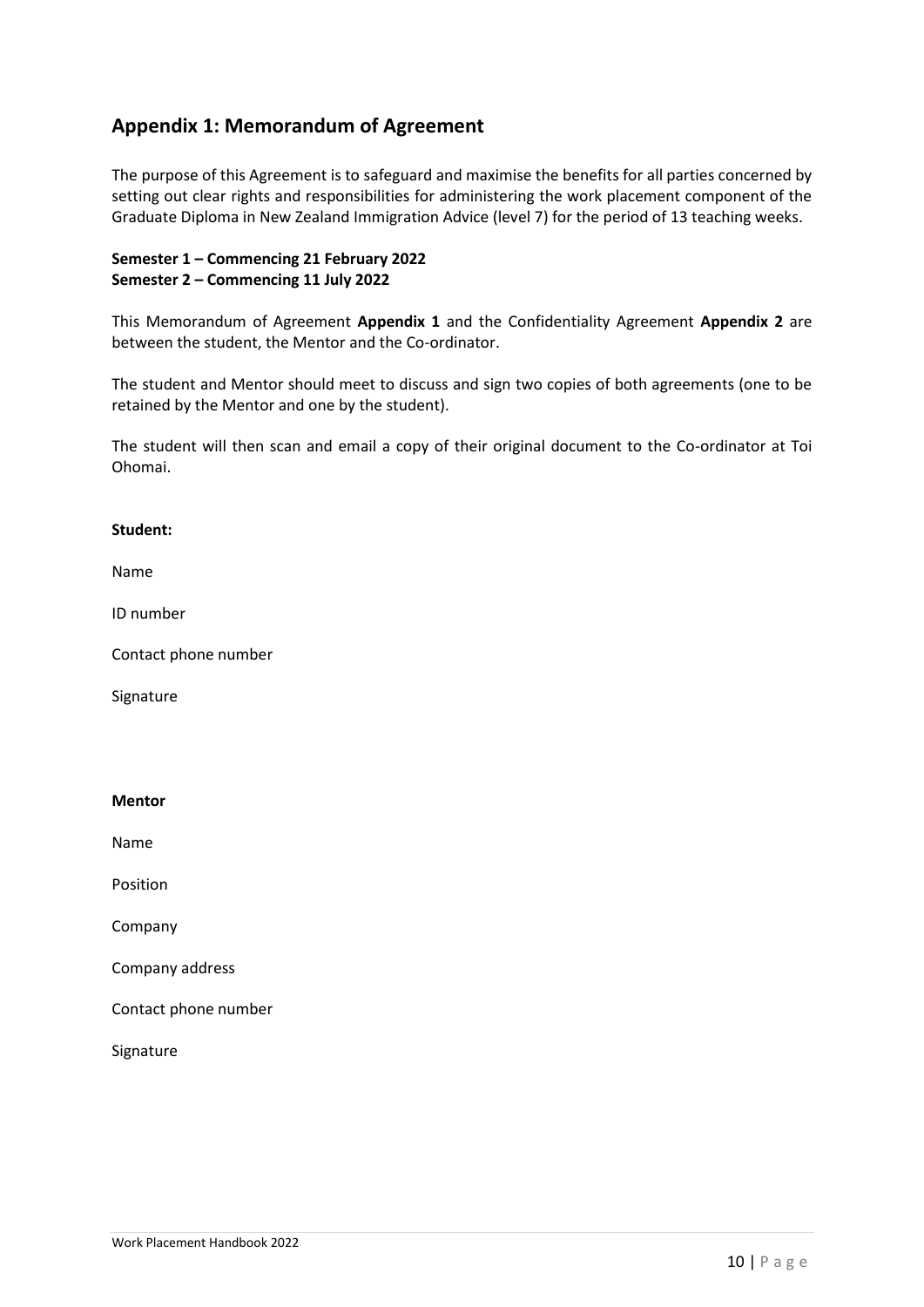## **Student responsibilities:**

The student must ensure they commit to the work placement and agree to:

- Review and be able to explain the placement objectives to the work placement mentor.
- Dress and behave responsibly whilst on placement, adhering to guidance given by Toi Ohomai prior to commencing the placement.
- Respect and comply with the workplace's policies and procedures, legislation, confidentiality and health and safety.
- Not to take or use any of the Mentor's client details or intellectual property for future use.
- Contact Toi Ohomai if they experience any issues that may affect their ability to successfully complete their work placement.
- The requirement not to provide immigration advice unless licensed or exempt.
- Scan and email a copy of the original Memorandum of Agreement **Appendix 1** and the Confidentiality Agreement **Appendix 2** to the Co-ordinator at Toi Ohomai.

### **Mentor responsibilities:**

The mentor is responsible for:

- Working with the Toi Ohomai Work Placement Co-ordinator to complete the Pre-Work Placement Checklist.
- Acknowledging that the mentor role is undertaken to support a student on the Graduate Diploma and that no monetary reimbursement is expected.
- Providing an orientation for the student including any relevant Health and Safety procedures.
- Familiarising themselves with the information provided by Toi Ohomai regarding work placement and completing any student evaluation forms required.
- Contacting the Toi Ohomai Work Placement Co-ordinator if they have any concerns or queries during the placement that cannot be resolved directly with the student.
- Responding to Toi Ohomai contacts within 24 hours.
- Providing a **written summary of the student experience** including feedback to the student.
- Not allowing the student to provide immigration advice unless licensed or exempt while on the work placement.

## **Toi Ohomai Institute of Technology responsibilities:**

Toi Ohomai is responsible for:

- Liaison with placement organisations to confirm student placements and complete the Pre-Work Placement Checklist at least two weeks prior to the placement commencing.
- Informing the placement organisation of the student's off-site learning outcomes and expectations, including assessment requirements.
- Informing the placement organisation of the person who will oversee and/ or assess the student's work placement learning experience and how that person can be contacted.
- Responding promptly to any contact from the workplace. The Work Placement Co-ordinator must delegate this responsibility to another Toi Ohomai staff member if on leave.
- Responding immediately to any incident in the workplace involving a student by following Toi Ohomai procedures see **Appendix 4**
- Withdrawing a student from placement if the environment is not safe for any reason or under any special circumstance.

Toi Ohomai staff must ensure all students are suitably prepared for industry-based learning. This will include discussion of:

- Learning objectives of the placement
- Expected outcomes of the placement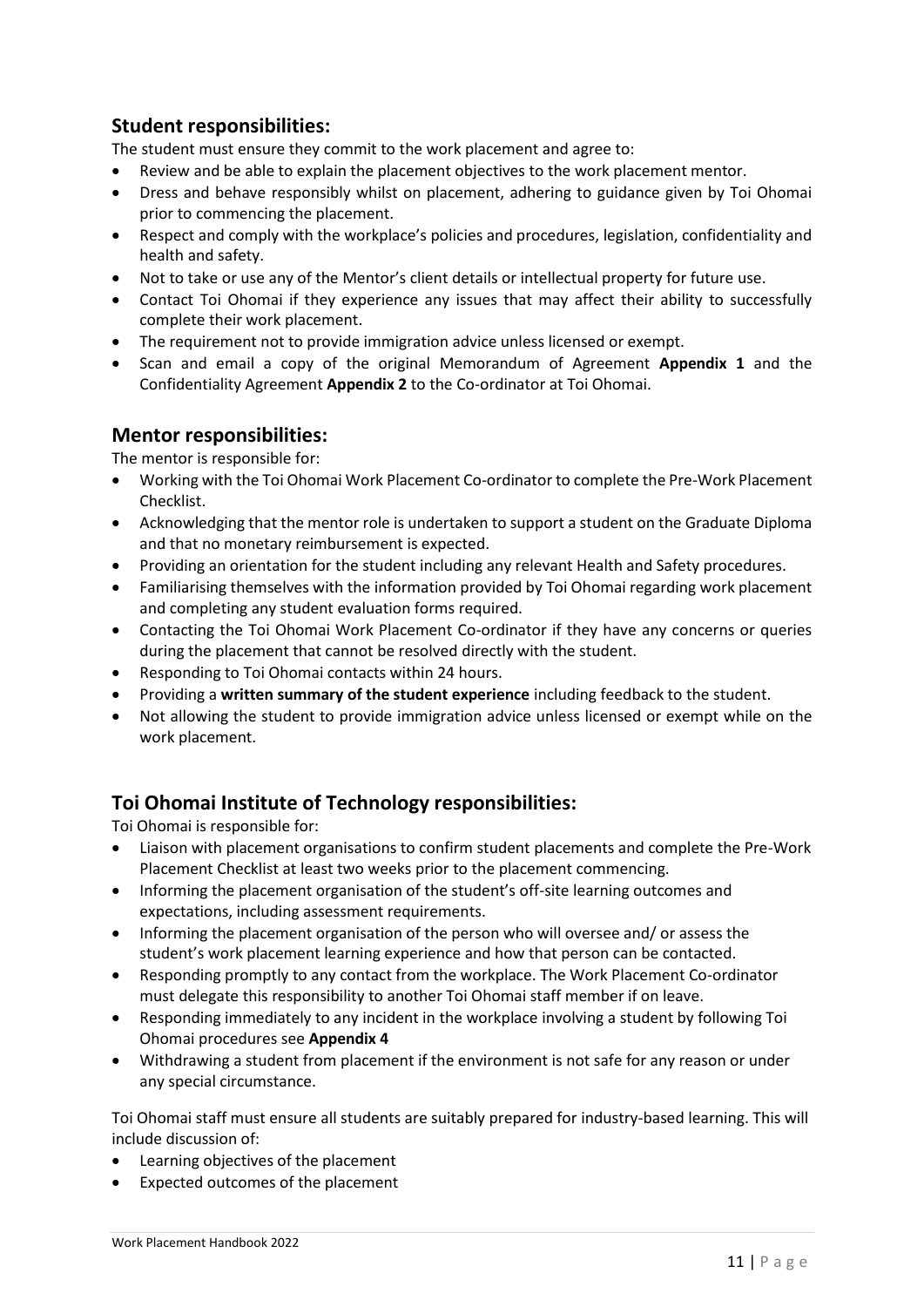- Appropriate professional behaviour (including confidentiality requirements) and dress standard for the workplace
- Their agreement not to take or use any of the Mentor's client details or intellectual property for future use
- Expectations for attendance and reporting of illness/absence
- Recording of hours where required (log-book)
- Completion of written work where required (reflective journal)
- Open and respectful approach to different cultural beliefs and values

## **Indemnity**

Toi Ohomai agrees to hold liability insurance to protect it from claims for damages resulting from negligent or wilful acts or omissions of the Toi Ohomai, its staff or students.

Signed for Toi Ohomai Institute of Technology by:

Name \_\_\_\_\_\_\_\_\_\_\_\_\_\_\_\_\_\_\_\_\_\_\_\_\_\_\_\_\_\_\_\_\_\_\_\_\_\_\_\_\_\_\_\_\_\_\_\_\_\_\_\_\_\_\_\_

\_\_\_\_\_\_\_\_\_\_\_\_\_\_\_\_\_\_\_\_\_\_\_\_\_\_ \_\_\_\_\_\_\_\_\_\_\_\_\_\_\_\_\_\_\_\_\_\_\_\_\_

\_\_\_\_\_\_\_\_\_\_\_\_\_\_\_\_\_\_\_\_\_\_\_\_\_\_ \_\_\_\_\_\_\_\_\_\_\_\_\_\_\_\_\_\_\_\_\_\_\_\_\_\_

Signature Date

Position **Contact Phone**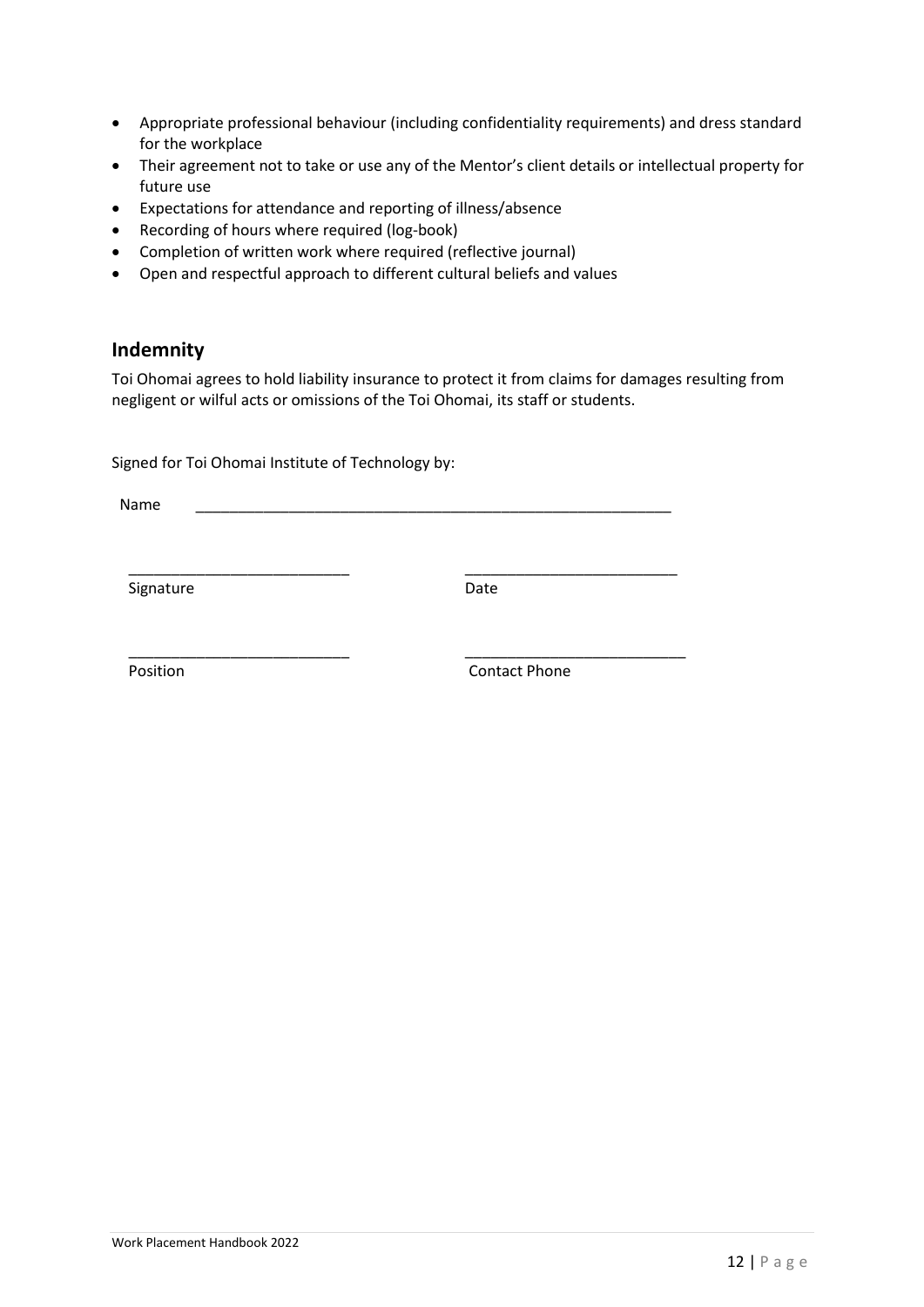## **Appendix 2: Confidentiality Agreement**

#### **Confidential Information**

The Student shall not, whether during the currency of this agreement or after its termination for whatever reason, use, disclose or distribute to any person or entity, otherwise than as necessary for the completion of their course at the Toi Ohomai Institute of Technology, or as required by law, any confidential information, messages, data or trade secrets acquired by the Student in the course of their work placement. This includes, but is not limited to, information about the Mentor's business.

#### **Copyright and other Intellectual Property**

All work produced for the Mentor by the Student under this agreement or otherwise and the right to the copyright and all other intellectual property in all such work is to be the sole property of the Mentor.

#### **Conflicts of Interest**

The Student agrees that there are no contracts, restrictions or other matters which would interfere with their ability to discharge their obligations under this agreement. If, while performing their duties and responsibilities under this agreement, the Student becomes aware of any potential or actual conflict between their interests and those of the Mentor, then the Student shall immediately inform the Mentor. Where the Mentor forms the view that such a conflict does or could exist, it may direct the Student to take action(s) to resolve that conflict, and the Student shall comply with that instruction. When acting in their capacity as Student, the Student shall not, either directly or indirectly, receive or accept for their own benefit or the benefit of any person or entity other than the Mentor any gratuity, emolument, or payment of any kind from any person having or intending to have any business with the Mentor.

#### **Use of Internet and Email**

If the student has access to email and the Internet in the course of their work placement, the Student shall ensure that at all times their use of the email and Internet facilities at work meets the ethical and social standards of the workplace. Whilst a reasonable level of personal use is acceptable to the Mentor, this must not interfere with the Student's work placement duties or obligations, and must not be illegal or contrary to the interests of the Mentor. The Student shall also comply with all email and Internet policies issued by the Mentor from time to time.

#### **Privacy Obligations**

The Mentor and the Student shall comply with the obligations set out in the Privacy Act 1993. The Student must not breach the privacy of any customer or client in the course of their work placement.

## **Non-Solicitation of Clients**

The Student agrees that, following the termination of their work placement for whatever reason, they shall not, either personally, or as a Student, consultant or agent for any other entity or Mentor, seek to solicit or carry out any work of the same nature for any client or customer of the Mentor.

| Student:      | Name<br>Signature | Date |
|---------------|-------------------|------|
| Mentor:       | Name<br>Signature | Date |
| Co-ordinator: | Name<br>Signature | Date |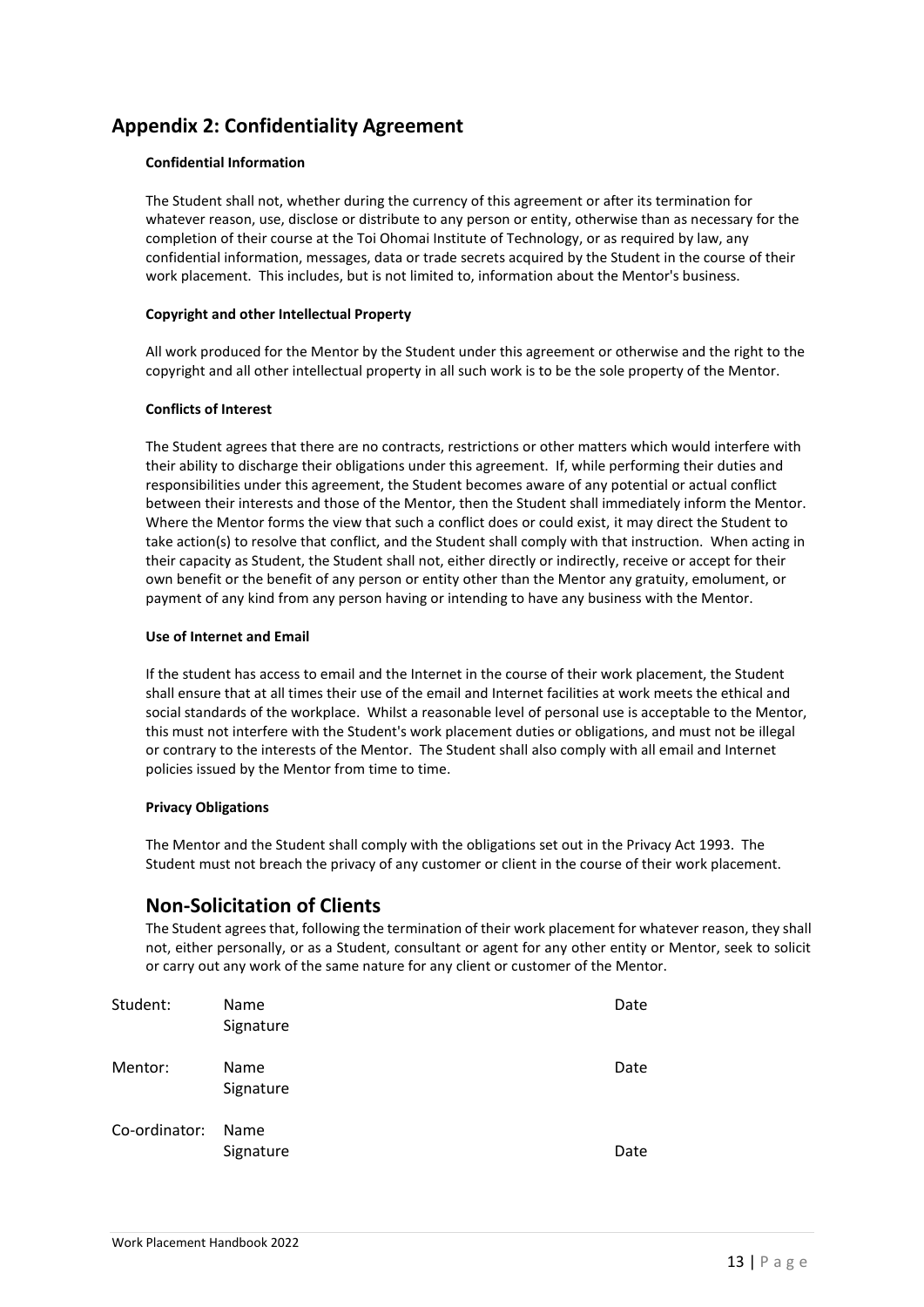## **Appendix 3: Pre-Work Placement Checklist**

## **Graduate Diploma in New Zealand Immigration Advice (Level 7)**

## **Pre-Work Placement Checklist**

#### **Aim of the Work Placement**

The Applied Practice (Work Placement) course in the Graduate Diploma in New Zealand Immigration Advice provides an opportunity for students to observe and evaluate professional practices relevant to a licensed immigration adviser in a real workplace environment. Students will be involved in:

- Observing agency policies and practices in relation to cases the agency is dealing with.
- Discussing these policies and practices with a workplace mentor.
- Reflecting on what they observe.
- Linking their observations to the Immigration Adviser Competency Standards and the Code of Conduct for Immigration Advisers.

This checklist ensures that a selected workplace is adequate and appropriate for the purposes of the work placement. The Checklist will be completed by the Toi Ohomai Institute of Technology Work Placement Co-ordinator in conjunction with the student and the Work Placement Mentor.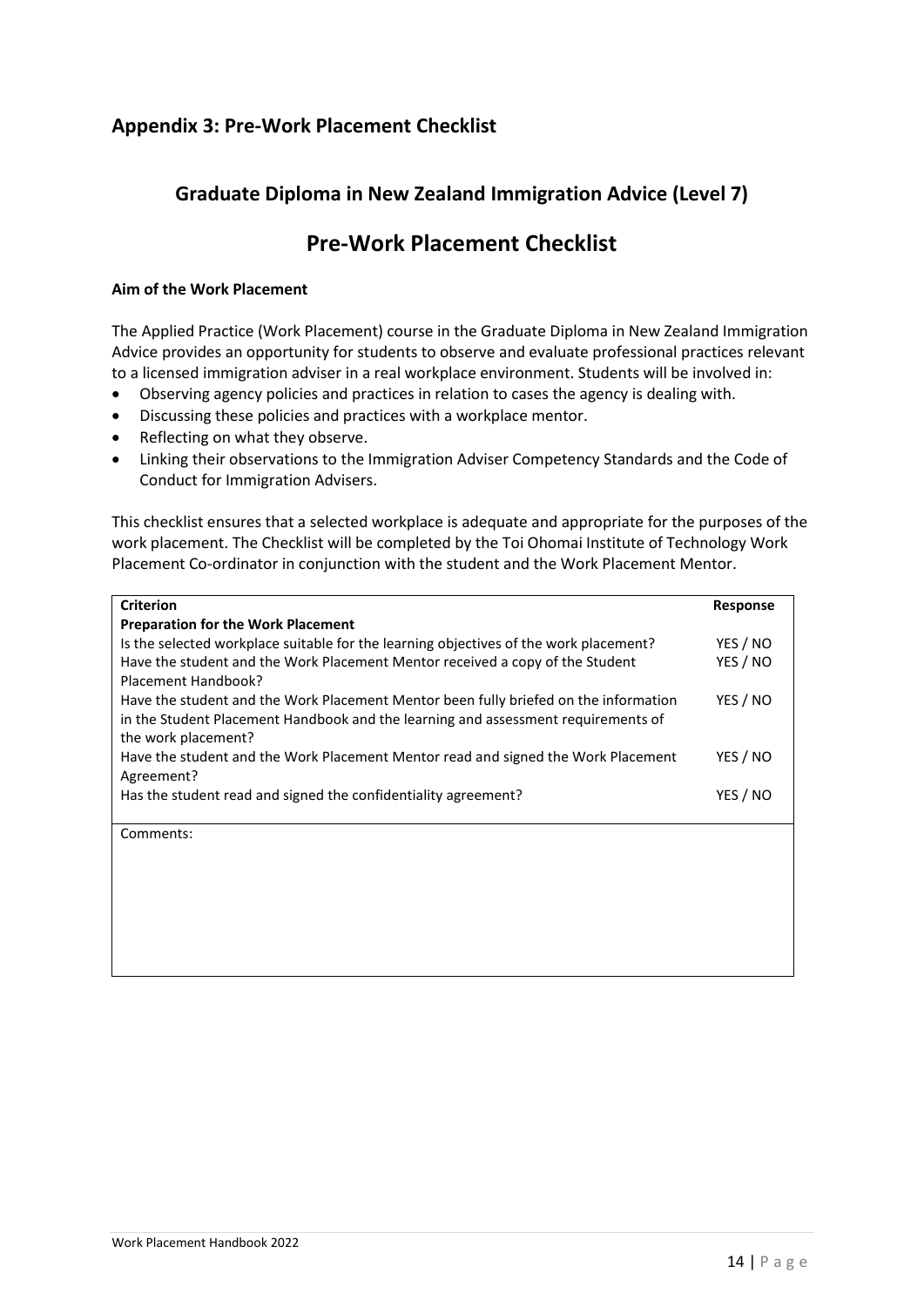| <b>Criterion</b>                                                                                                                                                                     | <b>Response</b> |
|--------------------------------------------------------------------------------------------------------------------------------------------------------------------------------------|-----------------|
| <b>Health and Safety Considerations</b>                                                                                                                                              |                 |
| Does the selected work place have a health and safety policy?                                                                                                                        | YES / NO        |
| Has the Work Placement Mentor confirmed that the student will receive a briefing on<br>emergency procedures and any hazards in the environment on the first day of the<br>placement? | YES / NO        |
| Has the Work Placement Mentor been advised that all accidents / injuries involving a<br>placement student must be reported to Toi Ohomai Institute of Technology?                    | YES / NO        |
| Has the agency in which the student is undertaking the work placement carried out a<br>hazard assessment to identify possible hazards?                                               | YES / NO        |
| Is there a professional and dedicated office area, including desk space, in which the<br>student can work?                                                                           | YES / NO        |

Comments:

| <b>Criterion</b>                                                                                                                                       | <b>Response</b> |
|--------------------------------------------------------------------------------------------------------------------------------------------------------|-----------------|
| <b>Student Support During the Work Placement</b>                                                                                                       |                 |
| Have the student and the Work Placement mentor read and signed the Memorandum of<br>Agreement?                                                         | YES / NO        |
| Have the roles and responsibilities of all parties in the Work Placement been explained to<br>the student?                                             | YES / NO        |
| Have the requirements for liaison and contact with the Toi Ohomai Work Placement Co-<br>ordinator been discussed with and acknowledged by the student? | YES / NO        |
| Have the student and the Work Placement Mentor been advised of the problem-solving<br>process to be used in the event of any difficulty?               | YES / NO        |
| Comments:                                                                                                                                              |                 |
|                                                                                                                                                        |                 |
|                                                                                                                                                        |                 |
|                                                                                                                                                        |                 |

## Toi Ohomai Institute of Technology Work Placement **Co-ordinator**

| Name<br>Signed:                | Date: |
|--------------------------------|-------|
| <b>Discussed with</b>          |       |
| Student (name)                 | Date: |
|                                |       |
| <b>Discussed with</b>          |       |
| Mentor (name and organization) | Date: |

Work Placement Handbook 2022